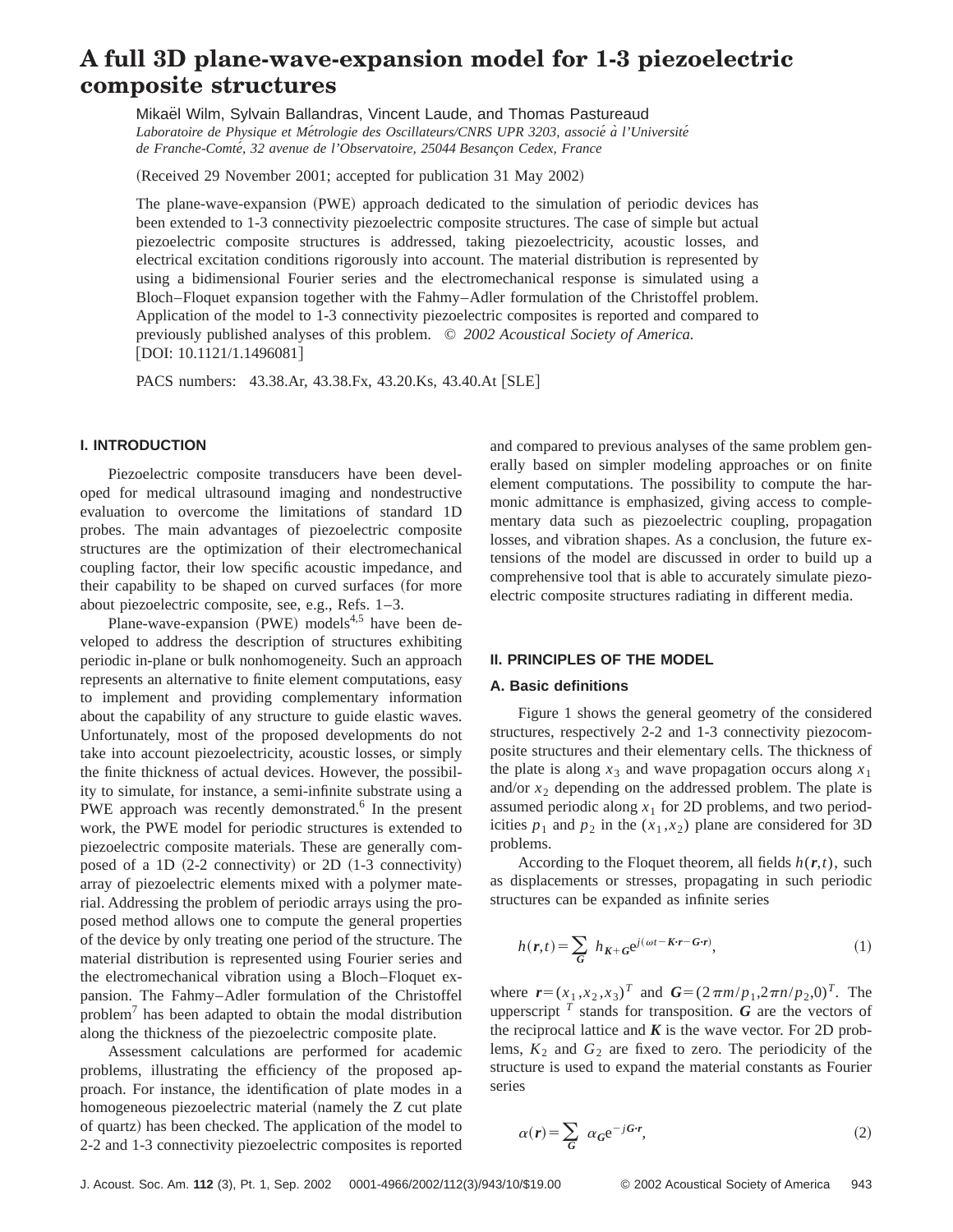

FIG. 1. General geometry of the addressed problem: respectively 2-2 and 1-3 connectivity composites and their elementary cells.

with  $\alpha = {\rho, c_{ijkl}, e_{ijk}, \epsilon_{ij}}$ . The terms  $\alpha_G$  are easily calculated, especially for different cross section shapes of 1-3 connectivity composite structures.<sup>5</sup>

The usual constitutive relations of piezoelectricity are then considered, together with the fundamental equation of dynamics and Poisson's condition for dielectric media:

$$
T_{ij} = c_{ijkl} u_{k,l} + e_{lij} \phi_{,l},\tag{3}
$$

$$
D_i = e_{ikl} u_{k,l} - \epsilon_{il} \phi_{,l},\tag{4}
$$

$$
\rho \frac{\partial^2 u_j}{\partial t^2} = T_{ij,i},\tag{5}
$$

$$
D_{i,i} = 0.\t\t(6)
$$

According to Ref. 8, one can define a generalized displacement field  $u$  in which  $u_4$  represents the electrical potential  $\phi$ , and generalized stress vectors  $\tilde{t}_i$  $=(T_{i1}, T_{i2}, T_{i3}, D_i)^T$ .

Inserting Eqs.  $(1)$  and  $(2)$  into Eqs.  $(3)$  and  $(4)$  yields the following expressions for the stress and electrical displacement:

$$
\sum_{G'} T_{ijK+G'} e^{-jG'\cdot r} = \sum_{G} \sum_{G'} \left[ -j(K_l + G'_l) \times (c_{ijklG} u_{kK+G'} + e_{lijG} u_{4K+G'}) e^{-j(G+G')\cdot r} \right], \tag{7}
$$

$$
\sum_{G'} D_{iK+G'} e^{-jG'\cdot r} = \sum_{G} \sum_{G'} \left[ -j(K_l + G'_l)(e_{iklG}u_{kK+G'} - \epsilon_{ilG}u_{4K+G'})e^{-j(G+G')\cdot r} \right],
$$
 (8)

where the  $\prime$  is introduced to differentiate summations over space harmonics relative to the dynamic fields from those relative to static distributions of material properties.

# **B. Matrix formulation of the problem**

The orthogonality property of Fourier series components is then used to eliminate the spatial dependence of the stress and electrical displacement. The change of variable ( $G''=G$  $+$  *G'*) is first performed, then both expressions (7) and (8) are multiplied by  $e^{jG\cdot r}$ , and finally the resulting form is integrated over one period, yielding the following definition of  $T_{ijK+G}$  and  $D_{iK+G}$ :

$$
T_{ijK+G} = \sum_{G'} \left[ -j(K_l + G'_l)(c_{ijklG-G'}u_{kK+G'} + e_{lijG-G'}u_{4K+G'}) \right],
$$
\n
$$
(9)
$$

$$
D_{iK+G} = \sum_{G'} \left[ -j(K_l + G'_l)(e_{iklG-G'}u_{kK+G'} - \epsilon_{ilG-G'}u_{4K+G'}) \right].
$$
\n(10)

This operation is equivalent to an orthogonal projection of the operators on the trigonometric functional basis using the classical scalar product associated to Fourier theory (see, for instance, Ref. 9). The generalized stress vectors are then written

$$
\tilde{j}\tilde{t}_{iK+G} = \sum_{G'} (K_l + G'_l) A_{ilG-G'} u_{K+G'} \quad (i = 1, 2, 3), \quad (11)
$$

where

$$
A_{ilG}(j,k) = c_{ijklG}, \quad A_{ilG}(j,4) = e_{lijG},
$$
  

$$
A_{ilG}(4,k) = e_{iklG}, \quad A_{ilG}(4,4) = -\epsilon_{ilG},
$$
 (12)

with  $(j,k) \in [1,3]^2$ .

Inserting Eqs.  $(1)$  and  $(2)$  into Eqs.  $(5)$  and  $(6)$  yields the following expressions for the propagation equation and the Poisson's condition:

$$
\sum_{G'} -j(K_i + G'_i)T_{ijK+G'}e^{-jG'r}
$$

$$
= \sum_{G} \sum_{G'} [\rho_G(j\omega)^2 u_{jK+G'}e^{-j(G+G')r}], \qquad (13)
$$

$$
\sum_{G'} -j(K_i + G'_i)D_{iK+G'}e^{-jG'\cdot r} = 0.
$$
\n(14)

Applying the same procedure to the stress and the electrical displacement provides the following expression for the generalized stress vectors:

$$
(K_i + G_i)\tilde{J}t_{iK+G} = \sum_{G'} \omega^2 R_{G-G'} u_{K+G'},
$$
\n(15)

where  $R_{G-G'} = \rho_{G-G'} \tilde{I}$ , with

$$
\widetilde{I} = \begin{bmatrix} 1 & & & \\ & 1 & & \\ & & 1 & \\ & & & 0 \end{bmatrix}.
$$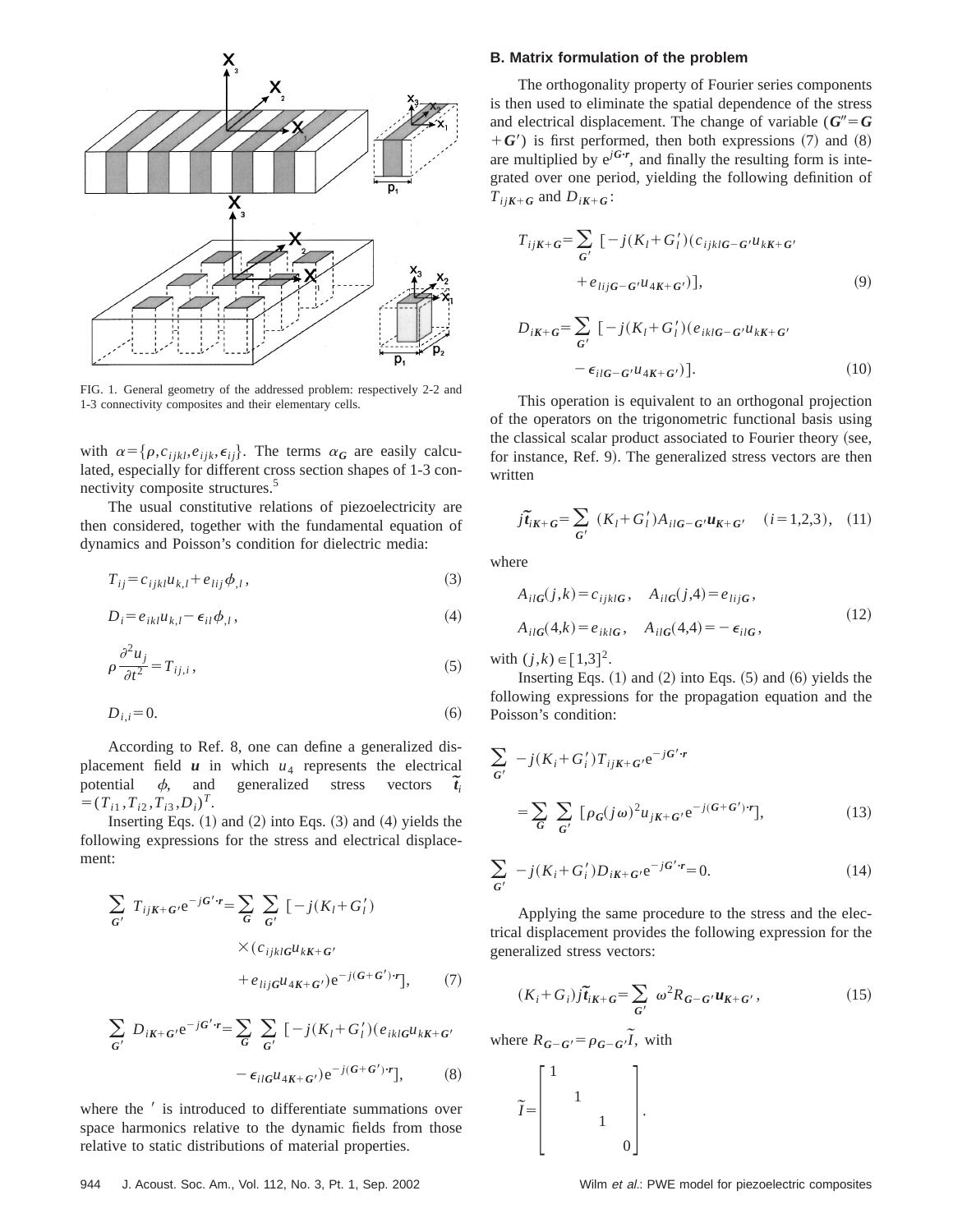In numerical computations, one has to truncate the Fourier series using a number of spatial harmonics large enough to ensure convergence. Assuming *N* terms in the Fourier expansions  $(1)$  and  $(2)$ , the following vector notations are considered for the generalized stress and displacement fields:

$$
\widetilde{T}_{iK} = \begin{pmatrix} \widetilde{t}_{iK+G^1} \\ \vdots \\ \widetilde{t}_{iK+G^N} \end{pmatrix} \text{ and } \widetilde{U}_K = \begin{pmatrix} u_{K+G^1} \\ \vdots \\ u_{K+G^N} \end{pmatrix}.
$$
 (16)

The same approach is applied to matrices  $A_{ij}$  and  $R$ introduced in Eqs.  $(11)$  and  $(15)$  yielding the definitions

$$
\tilde{A}_{ij} = \begin{bmatrix}\nA_{ij0} & A_{ijG^1 - G^2} & \cdots & A_{ijG^1 - G^N} \\
A_{ijG^2 - G^1} & A_{ij0} & \cdots & A_{ijG^2 - G^N} \\
\vdots & \vdots & \ddots & \vdots \\
A_{ijG^N - G^1} & A_{ijG^N - G^2} & \cdots & A_{ij0}\n\end{bmatrix}
$$
\n(17)

and

$$
\widetilde{R} = \begin{bmatrix}\n\rho_0 \widetilde{I} & \rho_{G^1 - G^2} \widetilde{I} & \cdots & \rho_{G^1 - G^N} \widetilde{I} \\
\rho_{G^2 - G^1} \widetilde{I} & \rho_0 \widetilde{I} & \cdots & \rho_{G^2 - G_N} \widetilde{I} \\
\vdots & \vdots & \ddots & \vdots \\
\rho_{G^N - G^1} \widetilde{I} & \rho_{G^N - G^2} \widetilde{I} & \cdots & \rho_0 \widetilde{I}\n\end{bmatrix} .
$$
\n(18)

Introducing the diagonal matrix  $\Gamma_i$  (*i*=1,2,3) whose terms are generated by first-order spatial derivatives, Eqs.  $(11)$  and  $(15)$  can be written in the very compact form

$$
j\tilde{T}_i = \tilde{A}_{ij}\Gamma_j\tilde{U} \quad (i = 1, 2, 3), \tag{19}
$$

$$
\omega^2 \widetilde{R} \widetilde{U} = \Gamma_i(j \widetilde{T}_i),\tag{20}
$$

with

$$
\Gamma_{i} = \begin{bmatrix} (K_{i} + G_{i}^{1})I_{d} & 0 \\ & (K_{i} + G_{i}^{2})I_{d} & & \\ & \ddots & \ddots & \\ 0 & & (K_{i} + G_{i}^{N})I_{d} \end{bmatrix} .
$$
\n(21)

# C. Calculation of the vibration distribution along  $x_3$

Equations  $(19)$  and  $(20)$  do not exactly yield a standard eigenvalue problem as usually defined.<sup>7,9</sup> However, due to the large dimension of the matrices in Eqs.  $(19)$  and  $(20)$ , especially when addressing the bi-periodic problem  $(8 \text{ equa} - 1)$ tions times *N*, the number of spatial harmonics in the Floquet developments along  $x_1$  times those along  $x_2$ ), one should avoid any matrix inversion. The computation time and numerical difficulties related to this operation may induce major drawbacks to the proposed method. Similarly to the procedure outlined by Peach for SAW propagation on homogeneous substrates,<sup>10</sup> an extended definition of eigenvalue problems is considered here, for an efficient treatment of Eqs.  $(19)$  and  $(20)$  without any matrix inversion.

The structure is assumed to be nonperiodic along the  $x_3$ axis. As a consequence,  $G_3$  is set to zero and  $K_3$  depends on the other parameters of the model, namely,  $K_1$ ,  $K_2$ , and  $\omega$ .

Writing the system of Eqs.  $(19)$  and  $(20)$ , in order to identify *K*<sub>3</sub> as the eigenvalue and  $(\tilde{U}_K, j\tilde{T}_{3K})^T$  as the eigenvector of the problem, yields after some algebra

$$
\begin{bmatrix} \omega^2 \widetilde{R} - B & 0 \\ -C2 & I_d \end{bmatrix} \begin{bmatrix} \widetilde{U}_K \\ j \widetilde{T}_{3K} \end{bmatrix} = K_3 \begin{bmatrix} C1 & I_d \\ D & 0 \end{bmatrix} \begin{bmatrix} \widetilde{U}_K \\ j \widetilde{T}_{3K} \end{bmatrix},
$$
 (22)

with

$$
B = \sum_{i,j=1,2} \Gamma_i \tilde{A}_{ij} \Gamma_j, \quad C1 = \sum_{i=1,2} \Gamma_i \tilde{A}_{i3},
$$
  

$$
C2 = \sum_{j=1,2} \tilde{A}_{3j} \Gamma_j, \quad D = \tilde{A}_{33},
$$
 (23)

and where  $\tilde{T}_{3K}$  is the generalized normal stress vector.

Solving this system yields 8*N* eigenvalues  $K_3^{(r)}$  and eigenvectors, which are used to build the generalized displacement and normal stress fields. Since the eigenvectors are determined for an arbitrary constant value of the independent unknowns of the problem, one introduces the relative amplitudes  $A^{(r)}$  (as for surface waves, see, e.g., Refs. 8) and 10). Using a comprehensive set of boundary conditions allows one to determine these relative amplitudes. The final form of the generalized displacement and normal stress fields is written

$$
\begin{aligned}\n\left(\frac{u(r,t)}{\tilde{t}_3(r,t)}\right) &= \mathbf{e}^{j(\omega t - K_1 x_1 - K_2 x_2)} \\
&\times \sum_{l=1}^N \left[ \mathbf{e}^{-jG^l \cdot \mathbf{r}} \sum_{r=1}^{8N} A^{(r)} \mathbf{e}^{-jK_3^{(r)}x_3} \left(\frac{u_{K+G^l}^{(r)}}{\tilde{t}_{3K+G^l}^{(r)}}\right) \right].\n\end{aligned}
$$
\n(24)

#### **D. Boundary conditions**

Note that the case of bulk waves propagating along the  $(x_1, x_2)$  plane in an infinite medium along  $x_3$  can be easily computed using Eq. (22), simply by setting  $K_3=0$  and by solving the resulting problem  $\omega^2 \tilde{R} \tilde{U} = B \tilde{U}$ , where  $\omega$  is computed for each  $(K_1, K_2)$  defined in the first Brillouin zone  $[0,2\pi/p_{1/2}]$  ( $p_{1/2}$  being the periods of the structure).

However, a large variety of boundary conditions can be applied to simulate actual operating conditions of a piezoelectric composite structure. The mechanical boundary conditions require the nullity of stress components normal to surfaces (stress free definite boundaries in air or in a vacuum) or the physical validity of the partial modes that have to be included in the normal mode expansion  $(24)$ (semi-infinite medium). In this latter case, one has to select the values of  $K_3$  with respect to this condition. Using a criterion based on the sign of the mean Poynting vector $1,10$  of each partial mode (in the case of propagative modes) or on the sign of the imaginary part of each  $K_3^{(r)}$  (in the case of evanescent modes), an unambiguous modal selection can be performed. For plate devices, both sides are assumed stress free. Other kinds of mechanical boundary conditions may be applied (for instance, radiation conditions, see Ref. 11), but they have not been implemented yet. The stress free condition is then written independently from the space coordinates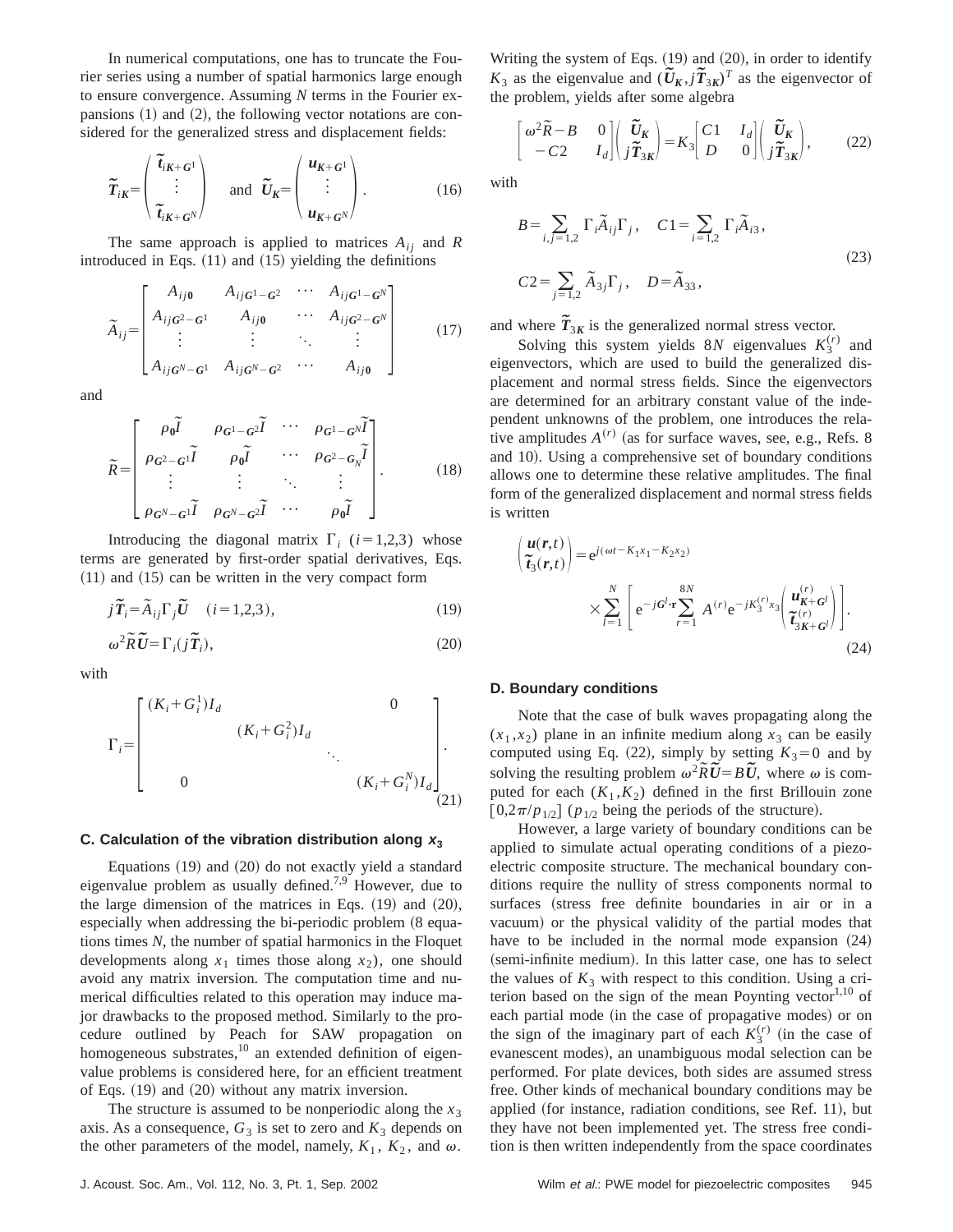$x_1$  and  $x_2$ , as previously explained for the propagation equation and Poisson's equation, yielding the following expressions:

$$
\sum_{r=1}^{8N} A^{(r)} T_{3j\mathbf{K} + \mathbf{G}^j} e^{-jK_3^{(r)}h} = 0 \quad (i = 1,...,N) \quad (j = 1,2,3),
$$
\n(25)

where  $x_3 = h$  at the surface.

From the electrical point of view, in the case of a definite boundary, two kinds of boundary conditions have been considered. The first one is the continuity of the potential and of the normal component of the electrical displacement at the surface. In the air, one can write

$$
\Delta \phi^{\text{air}} = 0,\tag{26}
$$

$$
D_3^{\text{air}} = -\epsilon_0 \frac{\partial \phi^{\text{air}}}{\partial x_3},\tag{27}
$$

where  $\Delta$  is the Laplacian. The continuity conditions at the surface yield

$$
\phi^{\text{substrate}}|_{x_3=h} = \phi^{\text{air}}|_{x_3=h} \,,\tag{28}
$$

$$
D_3^{\text{substrate}}\big|_{x_3 = h} - D_3^{\text{air}}\big|_{x_3 = h} = 0. \tag{29}
$$

The boundary condition expressions are finally obtained after some algebra as

$$
\sum_{r=1}^{8N} A^{(r)} [D_{3K+G}^{(r)} - \epsilon_0 | \kappa | \phi_{K+G}^{(r)}] e^{-jK_3^{(r)}h} = 0 \quad (i = 1,...,N),
$$
\n(30)

with  $|\kappa| = \sqrt{(K_1+G_1)^2+(K_2+G_2)^2}$ .

The second boundary condition considered is setting the surface potential homogeneously to a given value  $V_0$ , for instance 0 V for a shorted surface or 1 V for an active electrode. Considering one period and infinitely close electrodes, the potential is written

$$
\phi(r,t)|_{x_3=h} = V_0 e^{j\omega t},\tag{31}
$$

yielding

$$
\sum_{i=1}^{N} \left[ e^{-jG^{i} \cdot \mathbf{r}} \sum_{r=1}^{8N} A^{(r)} \phi_{\mathbf{K} + G^{i}}^{(r)} e^{-jK_{3}^{(r)} h} \right] = V_{0} e^{j(K_{1}x_{1} + K_{2}x_{2})}.
$$
\n(32)

Applying the orthogonal projection, one finally obtains the desired boundary conditions

$$
\sum_{r=1}^{8N} A^{(r)} \phi_{\mathbf{K}+\mathbf{G}i}^{(r)} e^{-jK_3^{(r)}h}
$$
  
=  $V_0 \Big( \text{sinc} \Big( (K_1 + G_1^i) \frac{p_1}{2} \Big) \Big) \Big( \text{sinc} \Big( (K_2 + G_2^i) \frac{p_2}{2} \Big) \Big)$   
(*i* = 1,...,*N*). (33)

In the case of homogeneous boundary conditions, one has to set up a boundary condition system exhibiting 8*N* equations (the number of independent unknowns). The modes of the structure correspond to the zeros of the determinant of this system, for which nontrivial solutions can then be obtained. For each of these modes, it is possible to com-



FIG. 2. Comparison between standard Green's function computation (solid and dashed lines) and the proposed approach (cross markers) to identify the acoustic modes of a  $(ZX)$  quartz plate. The plate modes  $(Lamb$  waves) are found, such as the three BAWs (bulk acoustic waves) and the SSBW (surface skimming bulk wave). The BAWS are the longitudinal, fast shear and slow shear ones at, respectively, 5748, 5103.3, and 3300.5  $\text{m s}^{-1}$ . The SSBW celerity is 4678 m  $s^{-1}$ . Contrary to the BAWs, its wave vector is not parallel to the surface while its Poynting vector is such. The two isolated points on the top of the figure are in fact in the continuity of a Lamb mode. Indeed, the SAW dedicated method computation is not complete for the corresponding mode because of the difficulty to follow modes which cross each other.

pute the relative amplitude  $A^{(r)}$  by setting one of them equal to an arbitrary value and then deducing the others by solving the boundary condition system. Thus the actual nature of the corresponding vibration can be identified.

#### **E. Harmonic admittance**

Using the above-mentioned electrical boundary conditions allows one to simulate the excitation conditions of piezoelectric composite materials and to derive the harmonic admittance for a single cell by computing the charge distribution on the active electrode. In this approach, one has to consider  $K_1$  and  $K_2$  as excitation parameters governing the excitation potential distribution as follows,

$$
V_{mn} = V_0 e^{-jK_1mp_1} e^{-jK_2np_2},\tag{34}
$$

where  $p_1$  and  $p_2$  are, respectively, the periodicity along  $x_1$ and  $x_2$  as previously defined (see Fig. 1). For instance, an alternation of the sign of the potential excitation along  $x_1$  is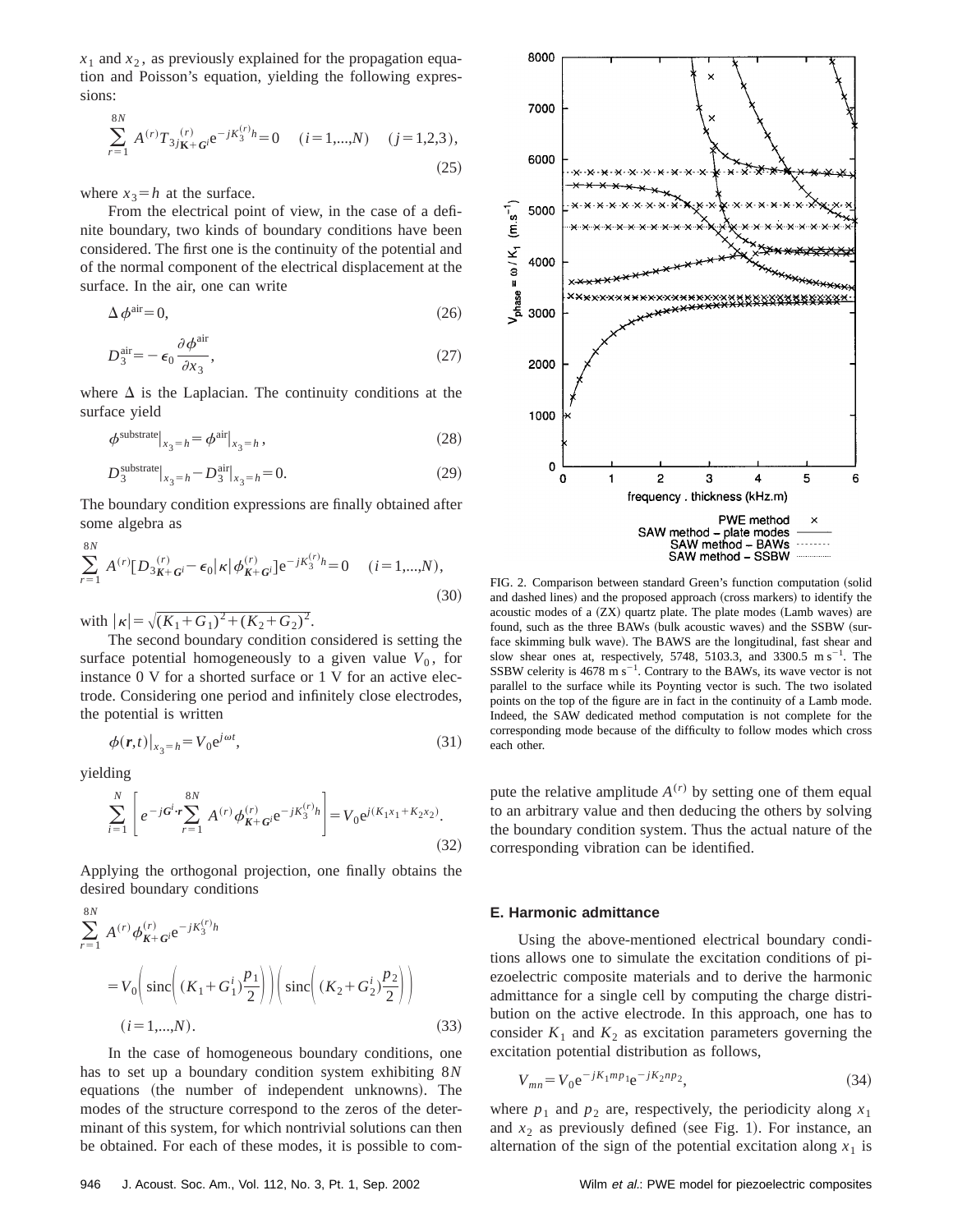

FIG. 3. Dispersion curves of the 2-2 connectivity composite of Fig. 1. Left: bulk acoustic waves propagating in the (*x*<sup>1</sup> ,*x*2) plane. Right: plate modes of the finite-thickness composite given by the minima of the boundary condition system determinant. Bulk modes are found too with this second computation, so that bulk and plate modes are discriminated comparing the two figures.

 $\gamma_1$ 

obtained by setting  $K_1 = \pi/p_1$ . For more details about the harmonic admittance, see Ref. 12. The charge distribution at the active interface is directly given by the difference between the normal electrical displacement in the material and in a vacuum (assuming ideally thin electrodes). Integrating this distribution along one period and multiplying the result by the angular frequency provides the harmonic admittance written  $(i=1,...,N)$ 



FIG. 4. Real part of the harmonic admittance (conductance) of the 2-2 connectivity piezoelectric composite material of Fig. 1. Resonance frequencies are given by the maxima of the conductance. The admittance is truncated since the thickness mode has a great amplitude compared to the other modes. We can derive from this calculus and the previous curves of Fig. 3 dispersion curves for piezoelectrically coupled plate modes, since conductance maxima indicate vibrating modes in the same manner as dispersion curves.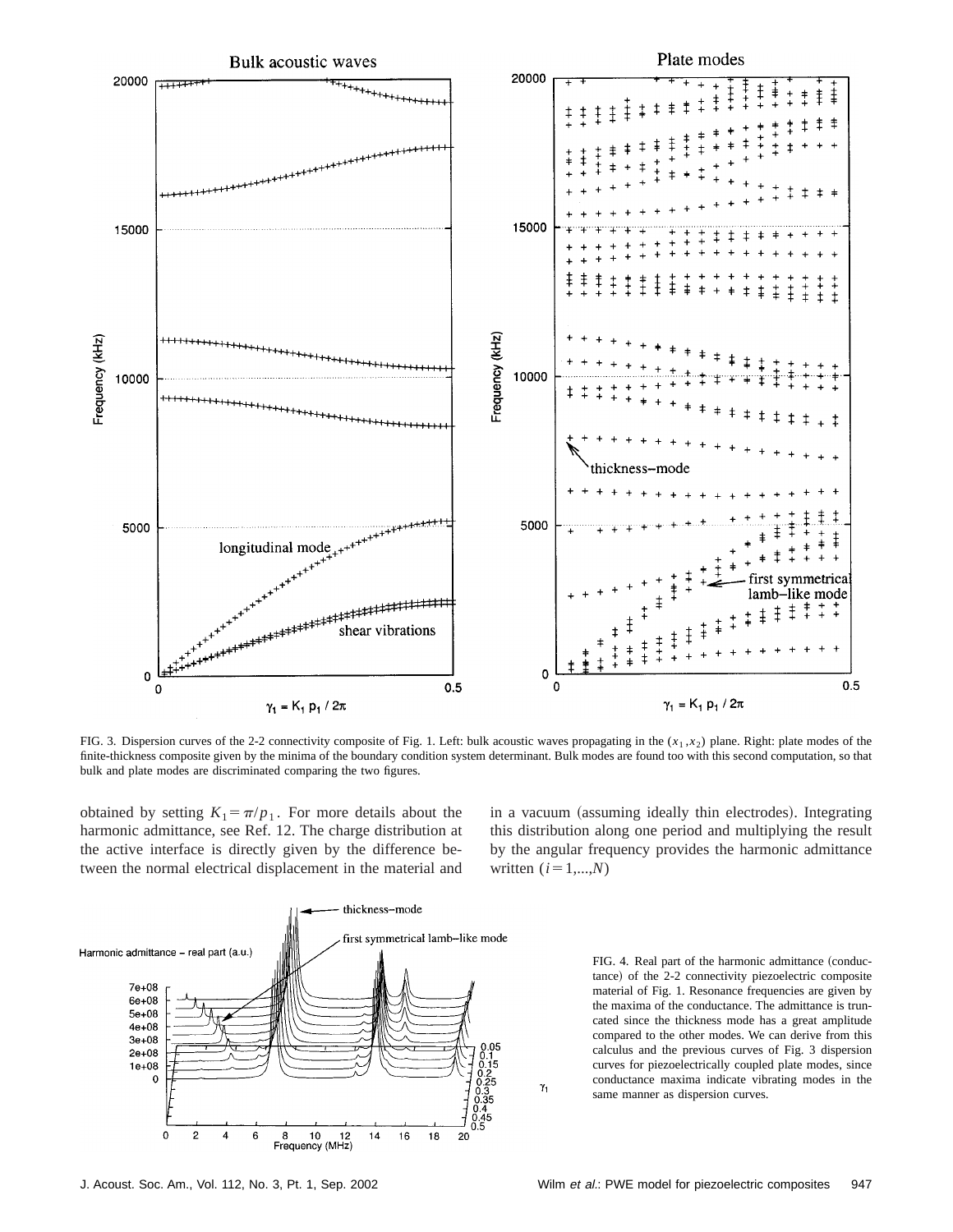





This harmonic admittance provides precious information about the way the modes are piezoelectrically coupled, but also concerning frequency band-gap phenomena arising in periodic structures. It is also very useful to derive mutual admittances<sup>12</sup> allowing us then to evaluate cross-coupling effects for a given geometry of transducers. This latter point will be addressed in future works.

Note that in all the presented theoretical developments, the material constants are assumed complex, so that elastic, piezoelectric, and dielectric losses can be taken into account.13

#### **III. NUMERICAL APPLICATION OF THE MODEL**

## **A. Acoustic plate modes in quartz**

This first example was chosen simply to validate the approach. The problem is the calculation of acoustic plate modes of a Z cut plate of quartz, with propagation along the *X* axis. By considering only the fundamental term in the Fourier and Floquet series, one can directly simulate the acoustic propagation in a homogeneous material of finite thickness. The results are easily compared to those of SAW (surface acoustic wave) dedicated simulation tools developed in our group.<sup>14</sup> This comparison is shown in Fig. 2 where the phase velocity is displayed as a function of the frequencythickness product. A very good agreement between both calculations for piezoelectrically coupled modes can be observed. The proposed approach also allows one to identify the noncoupled modes of the plate, and also modes which energy propagates parallel to the plate surfaces (Poynting vector parallel to the surfaces), but are not affected by the plate thickness and hence are not dispersive. Four modes of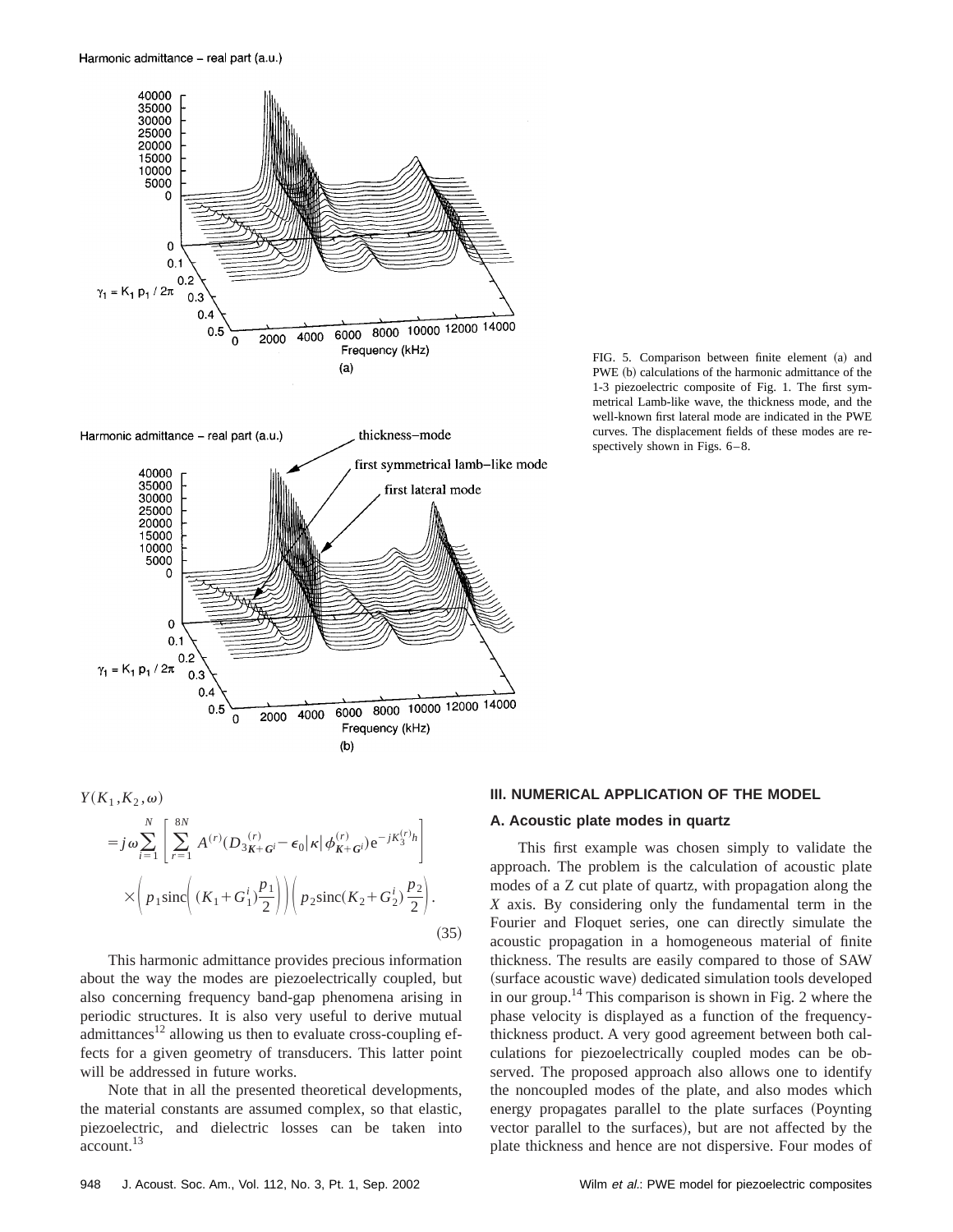this kind are found in Fig. 2, and are the slow shear, fast shear, and longitudinal bulk acoustic waves, plus a fast shear SSBW (surface skimming bulk wave, see Ref. 1).

## **B. 2-2 connectivity piezoelectric composite**

The geometry of the considered structure is shown in Fig. 1. The thickness of the plate was set to 200  $\mu$ m; the period along  $x_1$  was 150  $\mu$ m with a 100- $\mu$ m width PZT ridge.

In that case, different computations were performed to identify the modes propagating in the structure. Bulk modes were first determined assuming an infinite thickness for the plate and  $K_3=0$ . The eigenmodes of the finite thickness plate were then extracted assuming that both surfaces are electrically shorted. Finally, the harmonic admittance was computed to discriminate piezoelectrically coupled modes. The top surface is submitted to a harmonic excitation, whereas the back surface is grounded. All computations were performed considering six spatial harmonics. It should be emphasized that using more spatial harmonics yields a more nearly accurate prediction of the frequency location of the modes. Considering six harmonics represents a trade-off between accuracy and computation time. The results obtained for the three different computations are reported in Figs. 3 and 4. Figure 3 shows the bulk eigenmodes propagating in the  $(x_1, x_2)$  plane and the plate eigenmodes of the finitethickness configuration, and Fig. 4 displays the real part of the harmonic admittance of the piezoelectric composite for all couples  $(\omega, \gamma_1 = K_1 p_1/2\pi)$ . In the case of infinite thickness of the plate, one can easily identify the first three modes as in-plane and thickness shear vibrations, and in-plane longitudinal propagation. The latter strongly contributes to the first symmetrical Lamb wave. In the case of the finite thickness configuration, many couples ( $\omega$ ,  $\gamma$ <sub>1</sub>) are found to minimize the determinant of the boundary condition system. However, some of these values correspond to local minima of this determinant and not to physical solutions of the problem. For instance, bulk modes appear for the finite-thickness configuration, too, and can be discriminated using the results of the case of infinite thickness. In Fig. 4, it can be seen that the piezoelectrically coupled modes of the device can be discriminated efficiently, using the harmonic admittance computation. In that case, eigenmode and harmonic admittance computations are both useful since the dispersion curves of Fig. 3 allow one to distinguish between modes that are very close to one another and not easily independently identifiable by the use of the harmonic admittance.

### **C. 1-3 connectivity piezocomposite**

The last illustration of the proposed theory is a 1-3 connectivity piezoelectric composite. The elementary cell of the studied structure is shown in Fig. 1. The thickness was set to 300  $\mu$ m, and both periodicities along  $x_1$  and  $x_2$  are equal to 200  $\mu$ m (PZT width is 100  $\mu$ m along  $x_1$  and  $x_2$ ). The same kind of analysis as for the 2-2 piezocomposite was performed. However, due to the large computation time required, the number of spatial harmonics was restricted to five for both directions, i.e., 25 terms in the series. This is a major



FIG. 6. First symmetrical Lamb wave propagating in four cells ( $\gamma_1$ ) = 0.25,  $\gamma_2$ = 0,  $\omega$  = 2350 kHz) of the 1-3 piezoelectric composite of Fig. 1.

drawback of the method because computations with too small a number of harmonics yield inaccurate predictions.

Although some minima of the determinant are not physical solutions of the problem, dispersion curves for relatively low-frequency modes are found similar to those computed with a finite element method in Ref. 15.

A qualitative comparison between finite element analysis and PWE analysis of the composite is reported in Fig. 5. Although similar results are obtained in the vicinity of the longitudinal compression mode using the two methods, discrepancies arise for higher-order frequency modes. However, both approaches exhibit prohibitive computation times for the accurate simulation of high-order modes and overtones (increasing the number of elements of the finite element mesh is equivalent to increasing the number of harmonics in the PWE method).

Although the problem of accuracy must be addressed to provide reliable computation results, much pertinent information can be deduced from the proposed calculation. The shape of the mode is accessible by simply calculating the effective values of the mechanical displacement fields of the



FIG. 7. Fundamental longitudinal mode along  $x_3$  ( $\gamma_1 = \gamma_2 = 0$ ,  $\omega = 4900$ kHz) of the 1-3 piezoelectric composite of Fig. 1.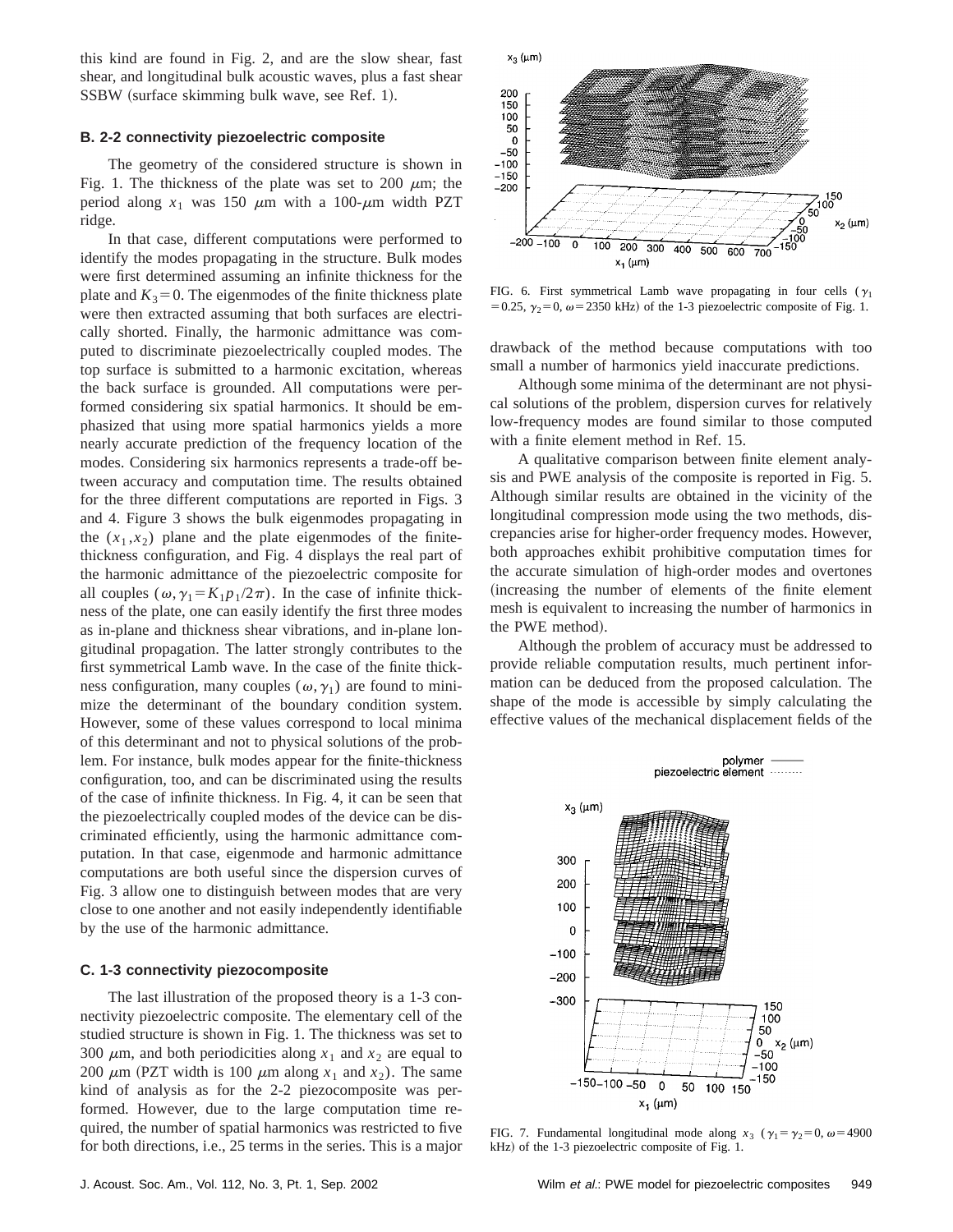

FIG. 8. First lateral mode for infinite thickness and finite thickness ( $\gamma_1 = \gamma_2 = 0$ ,  $\omega = 7200$  kHz) of the 1-3 piezoelectric composite of Fig. 1.

problem. For a given value of  $(\gamma_1, \gamma_2, \omega)$ , one can construct the propagation profile for the desired number of cells. This is illustrated in Fig. 6, showing the first Lamb mode at  $(\gamma_1)$ =0.25,  $\gamma_2$ =0,  $\omega$ =2350 kHz) propagating in four adjacent cells. The mechanical state of the elementary cell for the fundamental longitudinal compression mode along  $x_3$  and for the first lateral mode ( $\gamma_1 = \gamma_2 = 0$ ) are also reported in Figs. 7 and 8, respectively, demonstrating the capability of the model to fairly predict the actual vibration of a 1-3 connectivity piezoelectric composite.

Figure 9 displays the real part of the harmonic admittance (i.e., the conductance) in the first Brillouin zone<sup>16</sup> of the studied in-plane symmetrical structure. We can recognize for  $\gamma_2=0$  the harmonic admittance of Fig. 5. Resonance frequencies are given by the maxima of the conductance. Thanks to these conductance curves, which give the resonant piezoelectrically coupled modes, and the dispersion curves calculated in the case of shorted surfaces, we are able to identify parasitic modes of the thickness mode and acoustic band-gaps of the structure, which are of main interest for ultrasonic imaging applications.

Finally, a quantitative study was performed in the case of the fundamental thickness mode. First, the longitudinal phase velocity *v<sup>l</sup>* and the electromechanical coupling factor *k* were calculated by varying the volume fraction of ceramic, with our constant sets, according to the well-known Smith and Auld theory.<sup>2</sup> Then the harmonic admittance was calculated at ( $\gamma_1 = \gamma_2 = 0$ ) around the thickness-mode for different numbers of terms in the Bloch–Floquet and Fourier expansions. The maximum of the conductance gives one the resonance frequency  $f_r$ , while the antiresonance frequency  $f_a$  is given by the maximum of the resistance (real part of the impedance).<sup>17</sup> Consequently  $v_l$  and  $k$  can be calculated as follows:

$$
v_l = 2hf_a,\tag{36}
$$

where *h* is the thickness of the plate, and

$$
k^{2} = \frac{\pi}{2} \frac{f_{r}}{f_{a}} \tan \frac{\pi}{2} \frac{f_{a} - f_{r}}{f_{a}}.
$$
 (37)

Comparisons between theory<sup>2</sup> and our computations are shown in Figs. 10 and 11. By increasing the number of terms of the expansions, a convergence appears between the Smith and Auld model and the plane-wave-expansion method. For instance, with seven terms along each direction, we have a good agreement for a ceramic volume fraction from 0% to 50%.



FIG. 9. Real part of the harmonic admittance, for the 1-3 piezoelectric composite, calculated in the first Brillouin zone in the  $(K_1, K_2)$  plane. One can deduce the frequencies of the parasitic modes, considering the thickness mode as the useful vibration for imaging applications. For instance, considering the path  $X-M$ , we can see that a vibrating mode mingles with the strong coupled fundamental thickness mode near the point *X*. Acoustic bandgaps are retrievable considering piezoelectrically coupled modes. The thickness mode and its harmonic are truncated (white color) because of their magnitudes.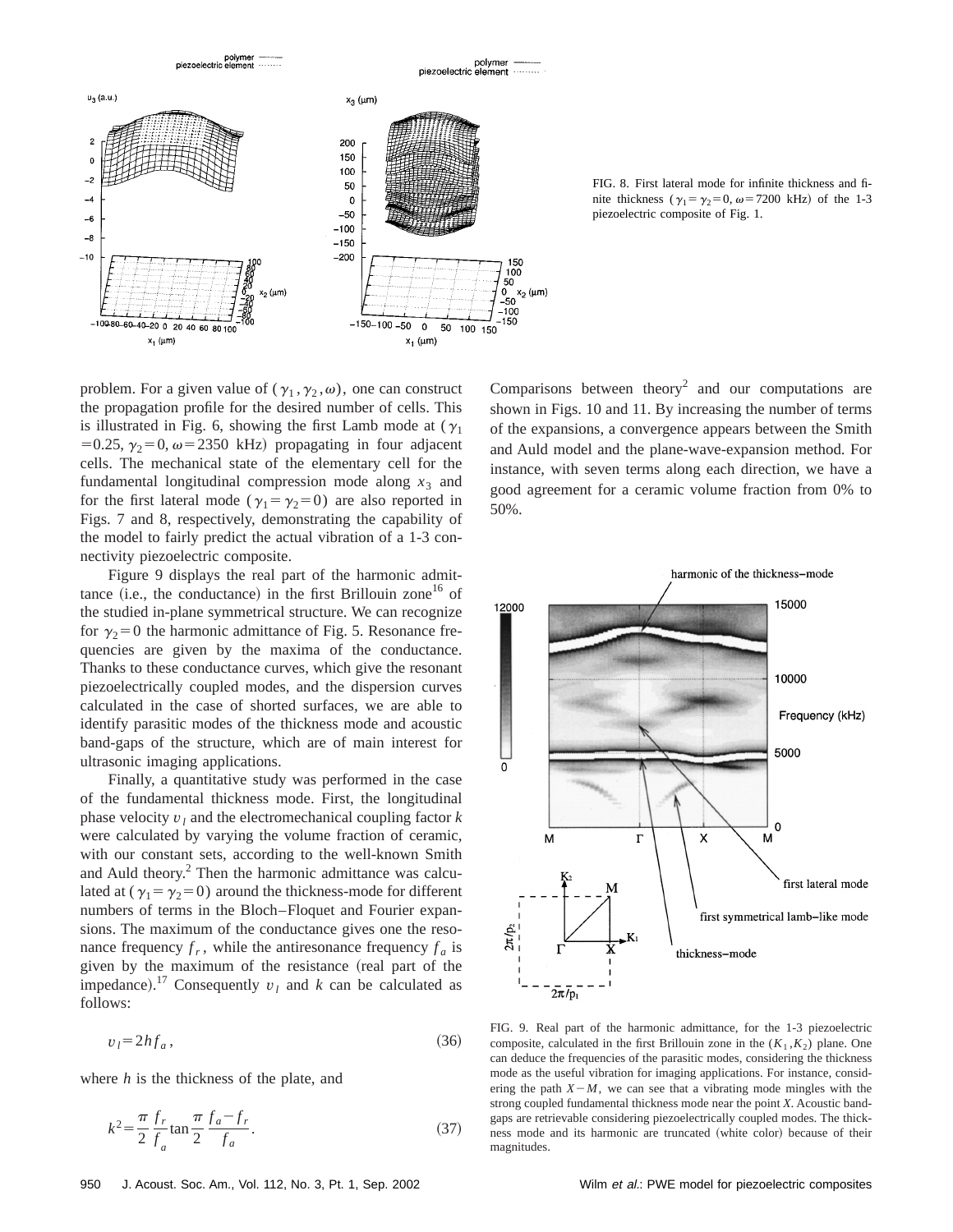

FIG. 10. Electromechanical coupling factor for the thickness mode, calculated for different values of the number of terms of the series, to be compared with the well-established Smith and Auld model. The number of harmonics along each direction is given for each computation.



FIG. 11. Longitudinal phase velocity for the thickness mode, calculated for different values of the number of terms of the series, to be compared with the well-established Smith and Auld model. The number of harmonics along each direction is given for each computation.

## **IV. CONCLUSION**

A full 3D model based on a plane wave expansion of the generalized acoustic fields has been developed and implemented for general piezoelectric-based composite materials. It is able to simulate homogeneous materials, but also 1D or 2D periodic devices with a good level of accuracy. It can take into account material losses using the imaginary part of elastic, piezoelectric, and dielectric fundamental constants. This approach is an alternative to finite element computations in the case of the considered regular piezoelectric composite geometry. The model is able to provide much information about the considered device such as the piezoelectric coupling, the resonance efficiency, and the effect of acoustic losses by calculating the harmonic admittance. It can incorporate different boundary conditions corresponding to effective operation of the device. First qualitative computations were performed for 2-2 and 1-3 connectivity piezoelectric composites. Complementary quantitative calculations were performed for the 1-3 connectivity piezoelectric composite thickness mode and compared to a well-established theory. In a future extension of the theory, a particular effort will be paid to the optimization of the computation time and the accuracy of 3D computations. The case of radiation in fluids and solids will also be addressed, to provide a comprehensive description of operating conditions of 2-2 and 1-3 piezoelectric composite-based devices. Even if the computation time, which governs in fact the accuracy of the method, has to be optimized, the PWE method already provides qualitative information, which is of primary interest to understand the operation of such composite structures.

#### **ACKNOWLEDGMENTS**

This work was jointly supported by the CNRS, THA-LES MICROSONICS (TMX), and FRAMATOME-ANP. The authors would like to thank Dr. Abdelkrim Khelif for fruitful discussions concerning the fundamentals of planewave-expansion methods, and also W. Steichen (TMX) and G. Pierre (FRAMATOME-ANP) for encouraging and supporting the study.

- <sup>1</sup>B. A. Auld, *Acoustic Fields and Waves in Solids*, 2nd ed. (Krieger, Melbourne, FL, 1990).
- 2W. A. Smith and B. A. Auld, ''Modeling 1-3 composite piezoelectrics: Thickness-mode oscillations,'' IEEE Trans. Ultrason. Ferroelectr. Freq. Control 38(1), 40–47 (1991).
- <sup>3</sup>R. E. Newnham, D. P. Skinner, and L. E. Cross, "Connectivity and piezoelectric-pyroelectric composites,'' Mater. Res. Bull. **13**, 525–536  $(1978).$
- 4D. Certon, F. Patat, F. Levassort, G. Feuillard, and B. Karlsson, ''Lateral resonances in 1-3 piezoelectric periodic composite: Modeling and experimental results," J. Acoust. Soc. Am. 101, 2043-2051 (1997).
- <sup>5</sup> J. O. Vasseur, B. Djafari-Rouhani, L. Dobrzynski, M. S. Kushwaha, and P. Halevi, "Complete acoustic band gaps in periodic fibre reinforced composite materials: The carbon/epoxy composite and some metallic systems," J. Phys.: Condens. Matter 6, 8759-8770 (1994).
- <sup>6</sup>Y. Tanaka and S.-I. Tamura, "Acoustic stop bands of surface and bulk modes in two-dimensional phononic lattices consisting of aluminum and a polymer," Phys. Rev. B 60, 13294-13297 (1999).
- <sup>7</sup>A. H. Fahmy and E. L. Adler, "Propagation of surface acoustic waves in multilayers: A matrix description," Appl. Phys. Lett. 22, 495-497 (1973). <sup>8</sup>L. Boyer, "Etude Des Phénomènes de Réflexion-Réfraction Des Ondes Planes Acoustiques Dans Les Milieux Piézoélectriques," Ph.D. thesis, Université Paris 7, France, 1994.